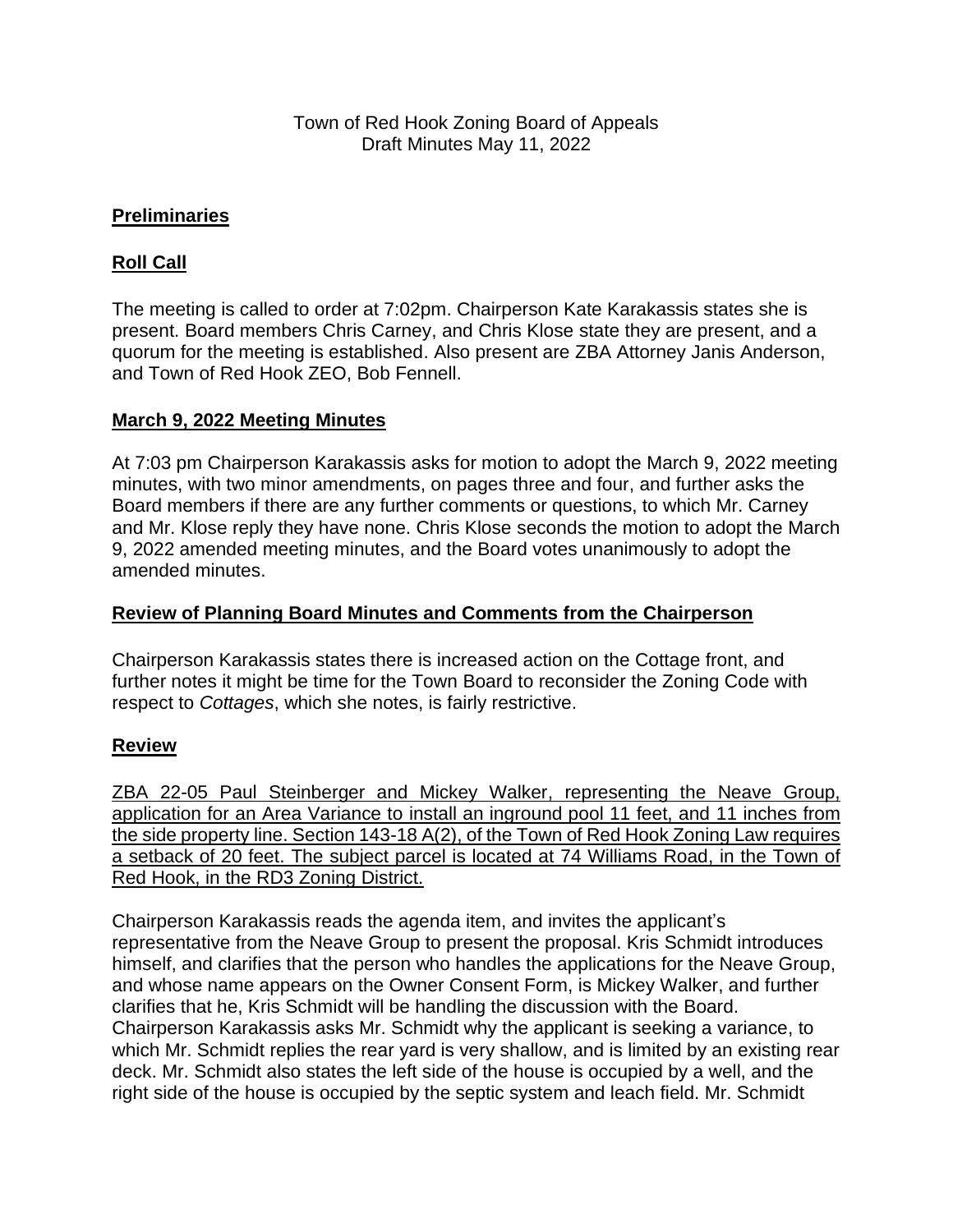refers to a survey, submitted by the applicant, and indicates the locations of the driveway, the front of the house, the septic system, and also indicates the proposed location for the inground pool, and describes it as directly behind the house, beyond the deck, with a three-foot-wide plant bed, and a four-foot-wide walkway in between the rear deck and the proposed location for the inground pool. Mr. Schmidt states this is the only viable location for the proposed inground pool, and notes there is a wooded area to the rear of the subject parcel. Mr. Schmidt further states the pool will be approximately nine feet from the deck. He also indicates a fence on the survey, stating it is off the property line, and will be relocated. Mr. Schmidt also indicates the location on the survey where the driveway comes in.

Chairperson Karakassis asks Mr. Schmidt if Board members may make a site visit, to view the subject parcel, to which Mr. Schmidt replies they may. Chairperson Karakassis asks if the property owner has spoken to the neighbors, to which Mr. Schmidt replies he is not certain of this.

At 7:12 pm Chairperson Karakassis asks for a motion to declare the Action Type II under SEQRA. Chris Klose so moves, Chris Carney seconds, and all Board members vote in favor of declaring the Action Type II under SEQRA.

Chairperson Karakassis asks the other Board members if they have any further questions for the applicant, to which Mr. Klose and Mr. Carney reply they do not have any further questions at this time.

At 7:14 pm Chris Klose moves to set a public hearing for June 8, 2022. Chris Carney seconds, and all Board members vote in favor of holding a public hearing for ZBA Appeal 22-05 Steinberger-Neave Group on June 8, 2022.

Peter Klose states he wishes to address the Board regarding his application, to which Chairperson Karakassis states Mr. Klose has been informed there is not a quorum of the Board present, to review his appeal, at this time. Chairperson Karakassis further states the Board expects to have at least one new member for the June meeting, and states Mr. Klose's appeal will be reviewed at that time.

Chairperson Karakassis further states, since Mr. Klose is present, she has a few questions about his application to the ZBA. Chairperson Karakassis states Mr. Klose's application is for an Accessory Structure, but presently, there is no principal structure to which it could be an accessory. Chairperson Karakassis confirms the barn next to the presently occupied building "The Tack Shop" is to be the primary, single-family residence, with "TheTack Shop" to become an accessory "Cottage" unit. ZEO Bob Fennell states "The Tack Shop" qualifies for principal structure setbacks under Section 143-68E of the Zoning Code.

Chairperson Karakassis confirms there will be an application to the ZBA to convert the Barn to a single-family residence, with the "Cottage" on a parallel track. ZEO Bob Fennell states there is a permit for barn rehabilitation. Chairperson Karakassis states